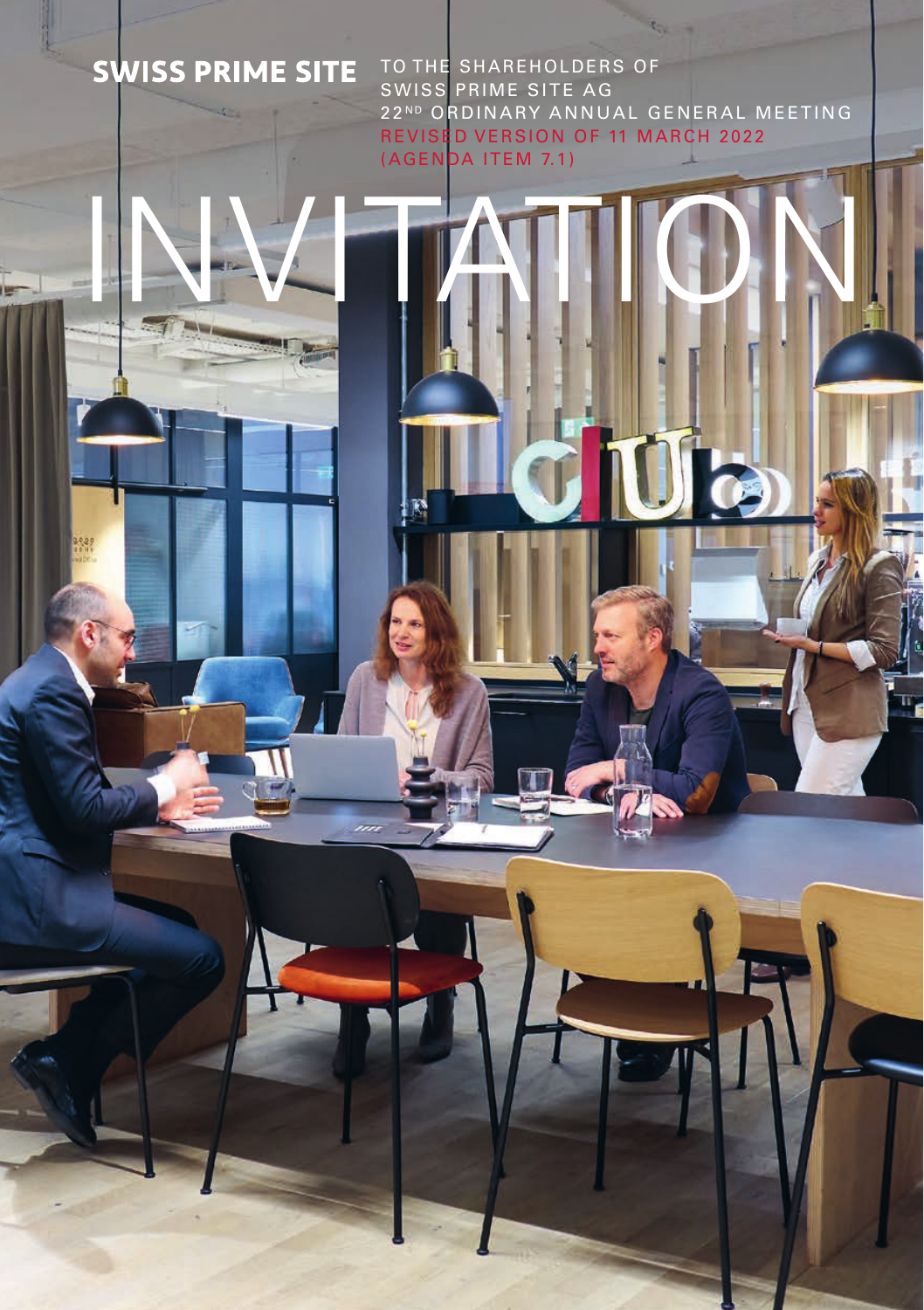# **Wednesday, 23 March 2022**

**Swiss Prime Site, Olten, 16.00**

**Dear Shareholders,**

**Unfortunately, the current situation regarding the COVID-19 pandemic once more does not allow us to hold our Annual General Meeting in the conventional way.**

**In accordance with the Swiss Federal Council's COVID-19 Ordinance 3, the Board of Directors of Swiss Prime Site AG has decided to also hold the 2022 Annual General Meeting without shareholders being physically present.**

**Accordingly, shareholders can only exercise their shareholder rights via the independent proxy, Paul Wiesli, barrister-at-law, Advokatur Paul Wiesli, Untere Brühlstrasse 21, P. O. Box, CH-4800 Zofingen.**

**The Board of Directors has taken this decision with great regret, but considers this step the only way to protect the health of all concerned. The safety of our shareholders and our employees comes first.**

**The Board of Directors of Swiss Prime Site AG**

**The original of this invitation to the Annual General Meeting is written in German. The original German text is the effective official version.**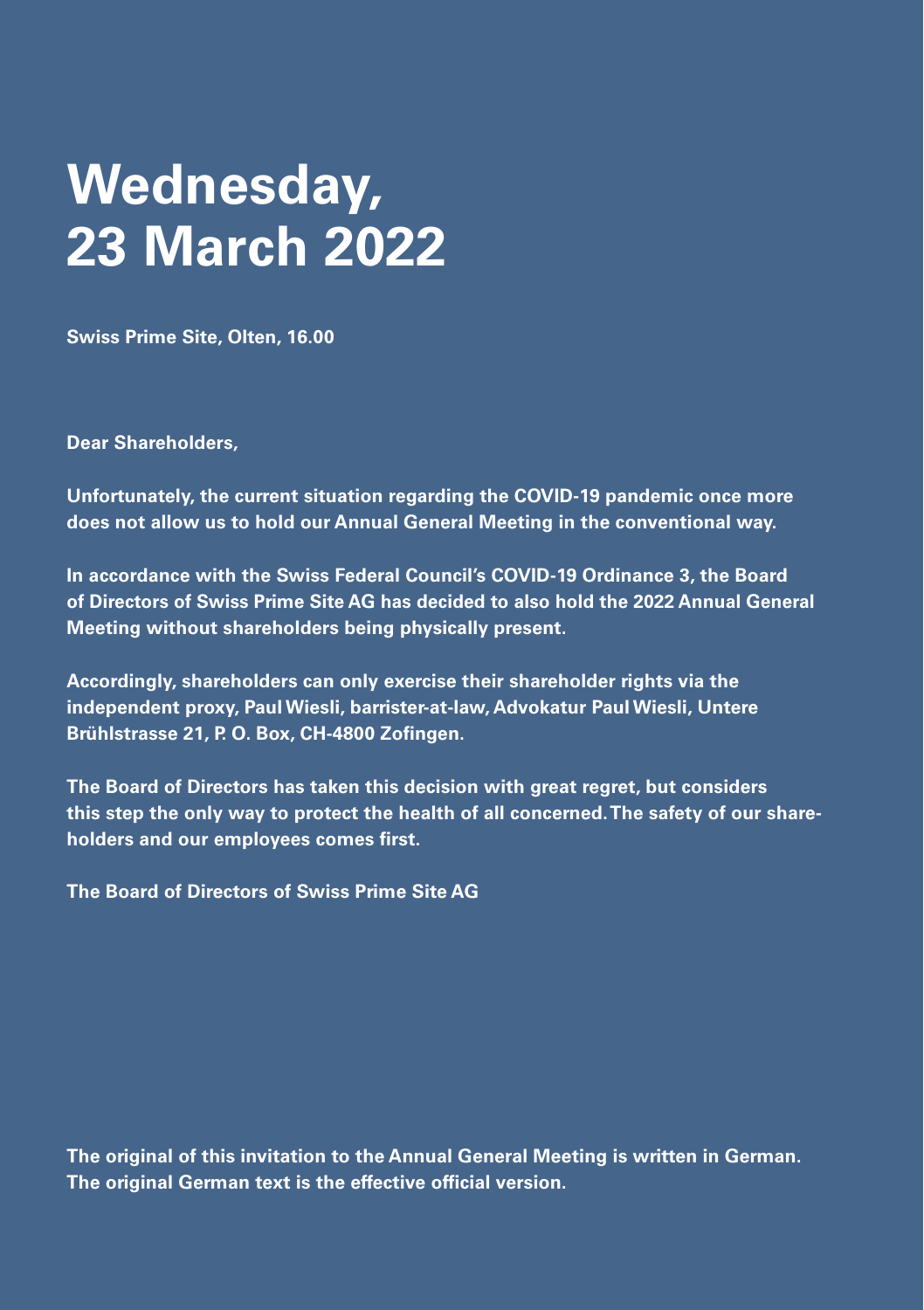# **Agenda and Board proposals**

### 1

### **Approval of the Annual Report, the annual financial statements of Swiss Prime Site AG and the consolidated financial statements for the 2021 financial year, and adoption of the auditor's reports**

The Board of Directors recommends that the Annual Report, the annual financial statements of Swiss Prime Site AG and the consolidated financial statements for 2021 be approved and that the auditor's reports be adopted.

### 2

#### **Consultative vote on the Compensation Report for the 2021 financial year**

The Board of Directors recommends that the Compensation Report for the 2021 financial year be approved in a non-binding consultative vote and that the auditor's report be adopted.

#### Explanatory note

The Compensation Report sets out the principles governing the compensation of the Board of Directors and the Executive Board. It also provides details of the compensation paid to the members of both bodies for the 2021 financial year. The Board is submitting the Compensation Report to a consultative vote by the shareholders. The Compensation Report is part of the Annual Report. The online Annual Report is available at www.sps.swiss/reporting.

### 3

### **Discharge of the Board of Directors and the Executive Board for the 2021 financial year**

The Board of Directors recommends that its members and the members of the Executive Board be discharged from their responsibility for the conduct of business in the 2021 financial year.

### 4

### **Decrease in capital by nominal value reduction with partial repayment to shareholders**

The Board of Directors recommends to the Annual General Meeting that a decrease in capital be carried out by means of a nominal value reduction with the following provisions: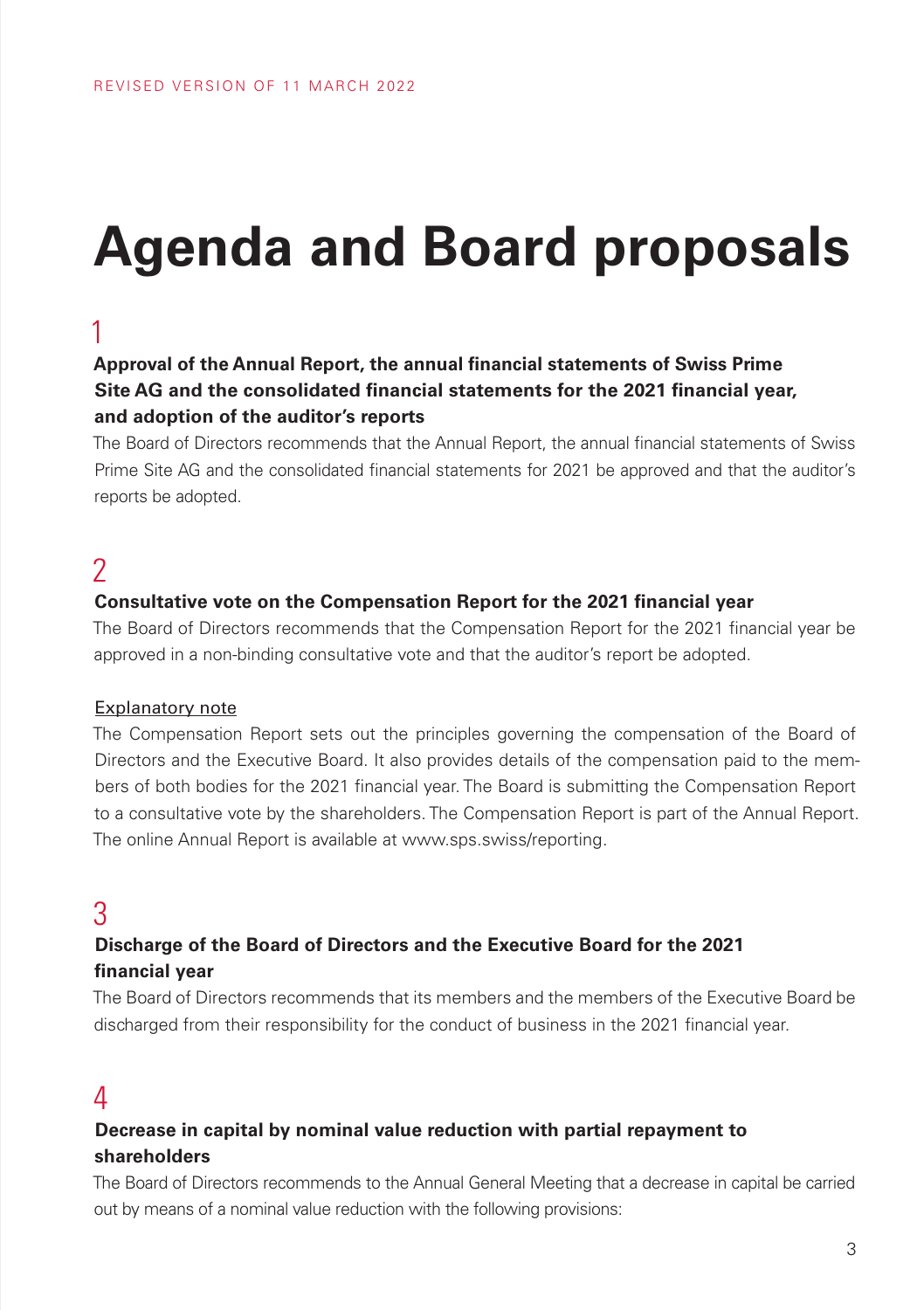- a) The Company's share capital will be reduced by CHF 1020357433.20 from CHF 1173794641.20 to CHF 153437208.00 by reducing the nominal value of each share by CHF 13.30 from CHF 15.30 to CHF 2.00.
- b) The total capital decrease of CHF 1020 357433.20 will be
	- a. repaid in the form of cash payments to shareholders at CHF 1.675 per registered share (total CHF 128503661.70), and
	- b. allocated to capital contribution reserves at CHF 11.625 per registered share (total CHF 891853771.50).
- c) The Statutory Auditor's Report states that receivables to creditors will still be covered in full even after the capital decrease.
- d) As a consequence of the nominal value reduction, and following the entry of the capital decrease in the trade register, Article 3 para. 1 and Articles 3a and 3b para. 1 of the Articles of Association will be as follows (proposed new amounts in *blue/italics*):

#### Previous version of Article 3 para. 1 New version of Article 3 para. 1

1 The share capital of the Company is CHF 1173 794 641.20 and is divided into 76 718 604 registered shares, each with a nominal value of CHF 15.30. All shares are fully paid up.

#### Previous version of Article 3a New version of Article 3a

The Board of Directors has the authority, at any time until 23 March 2023, to increase the Company's share capital as defined in Article 3 of the Articles of Association by up to CHF 95 284 498.50 by issuing up to 6 227 745 fully paid-up registered shares with a nominal value of CHF 15.30 each. Share capital increases may be underwritten by a bank and may be carried out in separate stages. The issue price, date of dividend entitlement and the type of contribution will be determined by the Board of Directors. Once they have been purchased, the new registered shares are subject to the transfer restrictions stipulated in Article 5 of the Articles of Association.

1 The share capital of the Company is *CHF 153 437 208.00* and is divided into 76 718 604 registered shares, each with a nominal value of *CHF 2.00.* All shares are fully paid up.

The Board of Directors has the authority, at any time until 23 March 2023, to increase the Company's share capital as defined in Article 3 of the Articles of Association by up to *CHF 12 455 490.00* by issuing up to 6 227 745 fully paid-up registered shares with a nominal value of *CHF 2.00* each. Share capital increases may be underwritten by a bank and may be carried out in separate stages. The issue price, date of dividend entitlement and the type of contribution will be determined by the Board of Directors. Once they have been purchased, the new registered shares are subject to the transfer restrictions stipulated in Article 5 of the Articles of Association.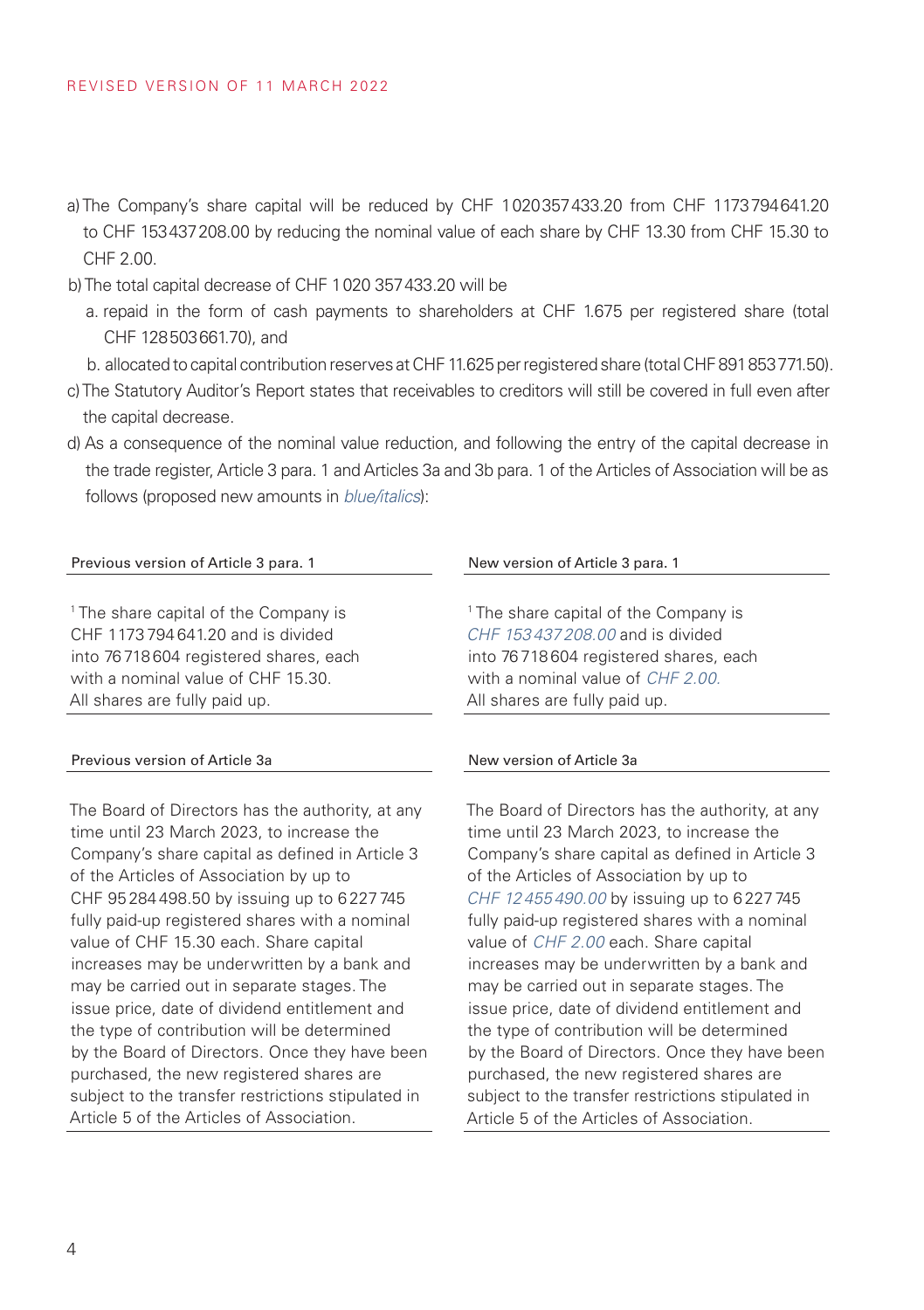The Board of Directors is entitled to exclude shareholders' subscription rights in favour of third parties, in the event that the new shares should be utilised for acquiring other companies. stakes in companies, investments or real estate, or for financing or re-financing such transactions. New shares for which the subscription rights have not been exercised are to be used in the best interests of the Company. Should the Board of Directors avail itself of its right under Article 3b (conditional capital) of the Company's Articles of Association to issue bonds or other financial market instruments, the Board's authority to exercise its right under Article 3a (authorised capital) of the Company's Articles of Association to create new share capital will be curtailed to the extent required to ensure that the aggregate sum of additional share capital issued through the mechanisms defined in Articles 3a (authorised capital) and Article 3b (conditional capital) does not exceed the permitted maximum of CHF 95 284 498.50.

#### Previous version of Article 3b para. 1 New version of Article 3b para. 1

1 The share capital of the Company will be increased by up to CHF 95 284 498.50 by issuing a maximum of 6 227 745 fully paid-up registered shares, each with a nominal value of CHF 15.30, by exercising options and/or conversion rights granted in connection with bonds or similar issues of the Company or affiliates.

The Board of Directors is entitled to exclude shareholders' subscription rights in favour of third parties, in the event that the new shares should be utilised for acquiring other companies, stakes in companies, investments or real estate, or for financing or re-financing such transactions. New shares for which the subscription rights have not been exercised are to be used in the best interests of the Company. Should the Board of Directors avail itself of its right under Article 3b (conditional capital) of the Company's Articles of Association to issue bonds or other financial market instruments, the Board's authority to exercise its right under Article 3a (authorised capital) of the Company's Articles of Association to create new share capital will be curtailed to the extent required to ensure that the aggregate sum of additional share capital issued through the mechanisms defined in Articles 3a (authorised capital) and Article 3b (conditional capital) does not exceed the permitted maximum of *CHF 12 455 490.00.*

1 The share capital of the Company will be increased by up to *CHF 12 455 490.00* by issuing a maximum of 6 227 745 fully paid-up registered shares, each with a nominal value of *CHF 2.00,* by exercising options and/or conversion rights granted in connection with bonds or similar issues of the Company or affiliates.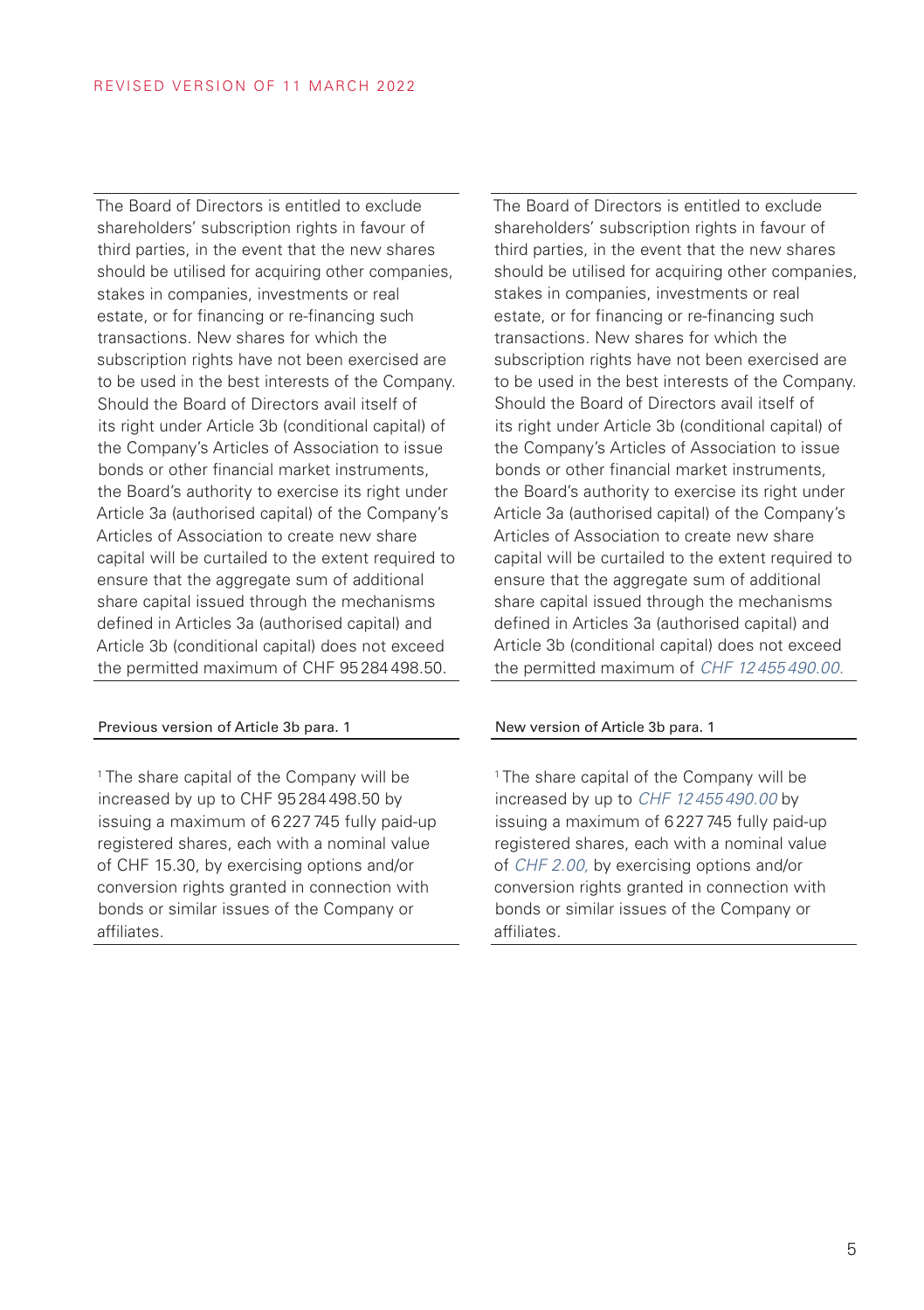Should the Board of Directors avail itself of its right under Article 3a (Authorised capital) of the Company's Articles of Association to create share capital, the Board's authority to exercise its right under Article 3b (Conditional capital) of the Company's Articles of Association to issue bonds or other financial market instruments will be curtailed to the extent required to ensure that the aggregate sum of additional share capital issued through the mechanisms defined in Articles 3a (Authorised capital) and Article 3b (Conditional capital) does not exceed the permitted maximum of CHF 95 284 498.50.

Should the Board of Directors avail itself of its right under Article 3a (Authorised capital) of the Company's Articles of Association to create share capital, the Board's authority to exercise its right under Article 3b (Conditional capital) of the Company's Articles of Association to issue bonds or other financial market instruments will be curtailed to the extent required to ensure that the aggregate sum of additional share capital issued through the mechanisms defined in Articles 3a (Authorised capital) and Article 3b (Conditional capital) does not exceed the permitted maximum of *CHF 12 455 490.00.*

The Board of Directors undertakes to register the capital decrease with the trade registry once the process has been completed in accordance with Article 733 ff. CO.

#### Explanatory note

Following the decision of the Annual General Meeting about the capital decrease, the notice to creditors is to be provided in accordance with Article 733 CO. After the Annual General Meeting, this notice to creditors will be published three times in the Swiss Official Gazette of Commerce. Creditors may submit their claims within two months of the date of the third publication of the notice to creditors and request that they be satisfied or secured. The decrease in share capital may only be carried out after the two months have elapsed and once any registered claims have been satisfied or secured. Subject to these conditions, repayments to the shareholders are planned to be distributed on 13 June 2022 in the amount of CHF 1.675 gross per registered share entitled to dividends. The nominal value reduction to shareholders is not subject to Swiss withholding tax.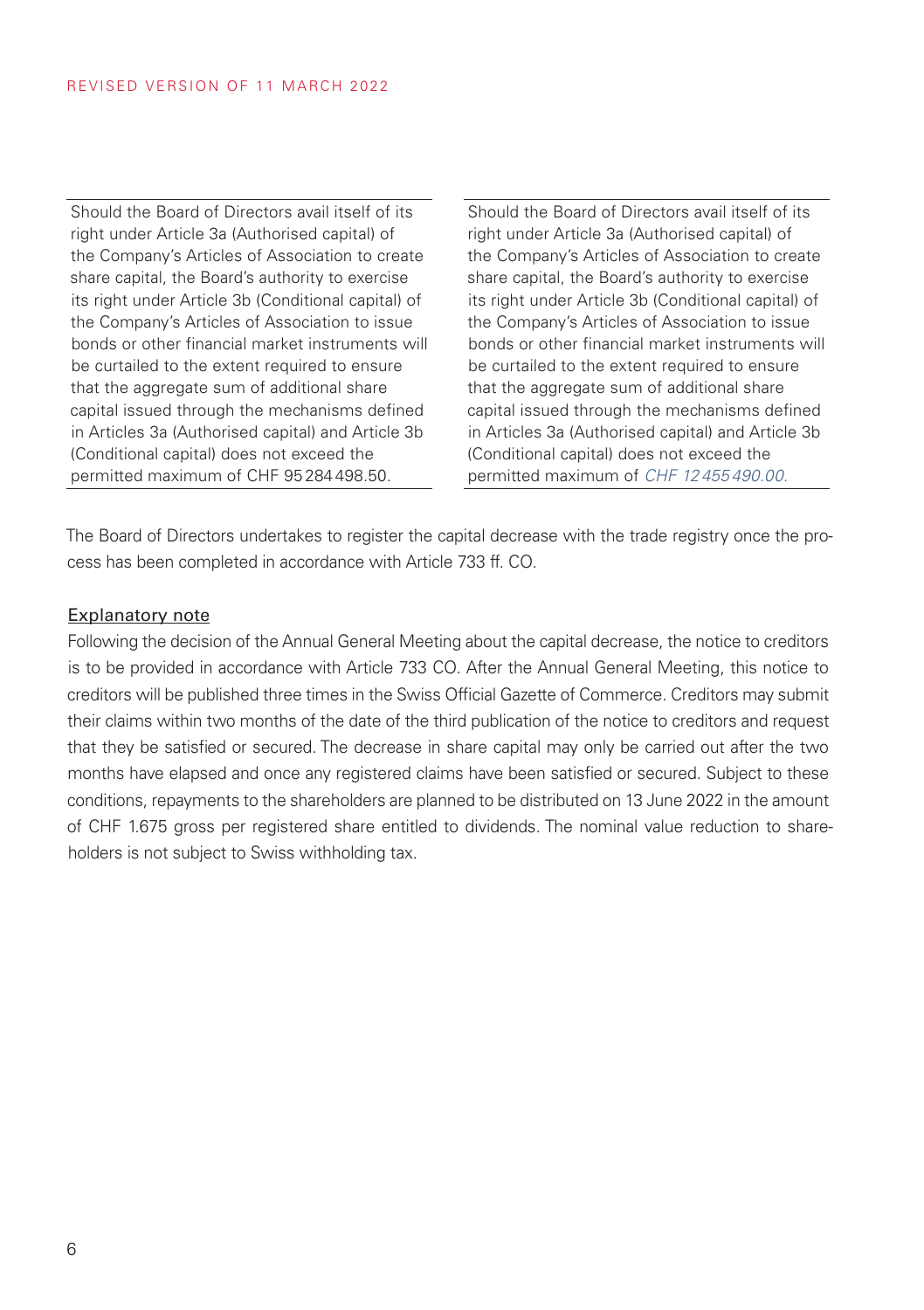## 5

#### **Appropriation of the balance sheet profit and distribution of an ordinary dividend**

The Board of Directors proposes an ordinary dividend from the balance sheet profit of CHF 1.675 gross per registered share (CHF 1.089 net after deduction of 35% withholding tax). Based on the stock of 655 treasury shares, the amount scheduled for distribution is CHF 128502564.58.

The Board of Directors recommends the following appropriation of the balance sheet profit:

| Balance brought forward                          | CHF        | 264084824.54     |
|--------------------------------------------------|------------|------------------|
| Annual result                                    | CHF        | 175341483.64     |
| Balance sheet profit                             | <b>CHF</b> | 439426308.18     |
| Transfer to other statutory<br>retained earnings | CHF        | -54871650.05     |
| Transfer to voluntary<br>retained earnings       | <b>CHF</b> |                  |
| Dividend payment                                 | CHF        | $-128502564.58*$ |
| Balance brought forward<br>to new account        | CHF        | 256052093.55     |

The proposed dividend will be paid on 30 March 2022 in the amount of CHF 1.089 net per registered share entitled to dividends.

<sup>\*</sup>This amount is based on the 76718604 registered shares issued as of 10 February 2022 and the stock of 655 treasury shares. In the event of share conversions from the outstanding convertible bonds or changes in the number of shares held by the Company, this amount will be modified accordingly when the distribution is made.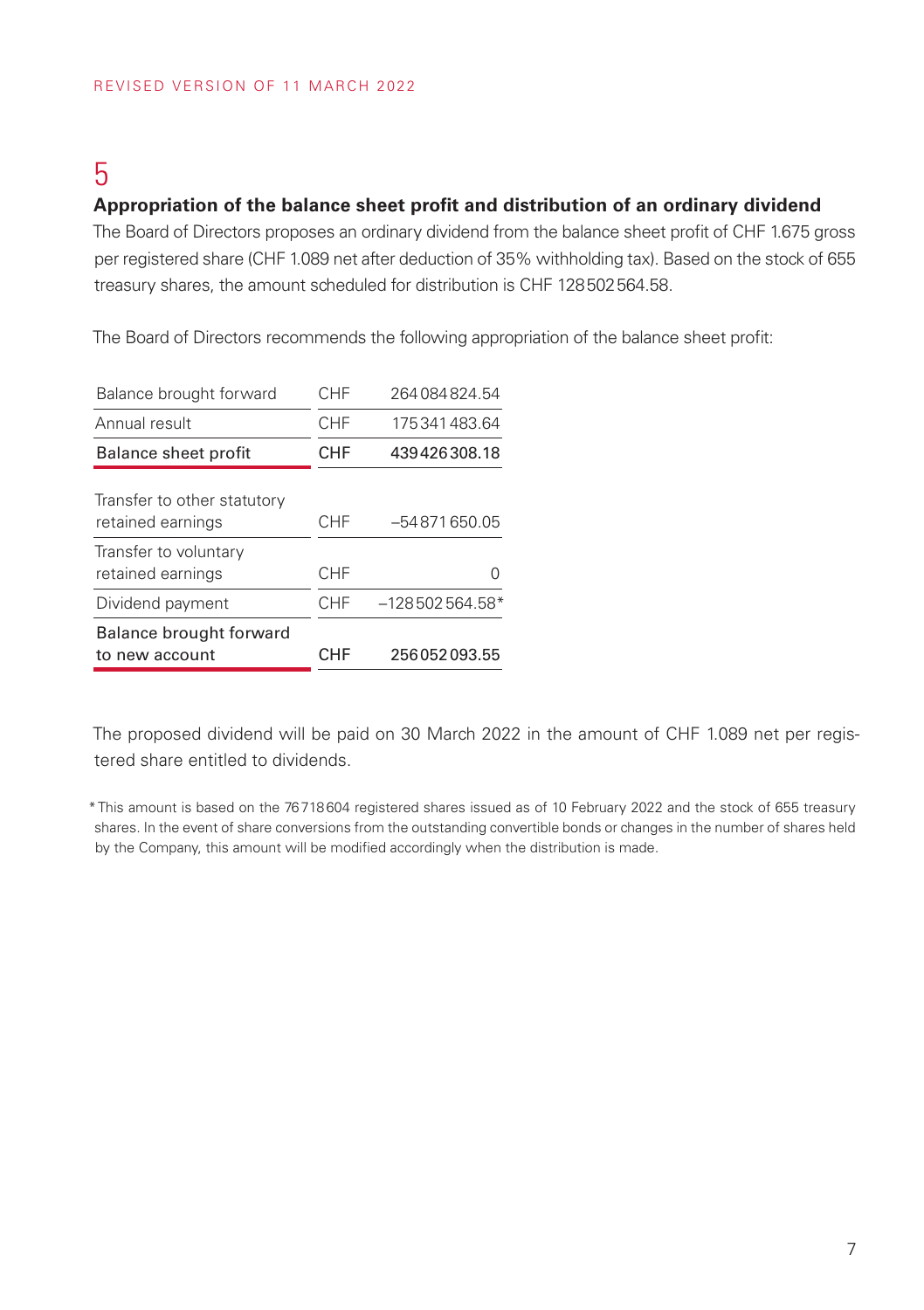## 6

#### **Change in registered office**

The Board of Directors recommends that the Company's registered office be moved from Olten in the Canton of Solothurn to Zug in the Canton of Zug and that Article 1 para. 2 of the Articles of Association be amended as follows *(changes in blue/italics):*

| Previous version of Article 1 para. 2                        | New version of Article 1 para. 2                           |  |
|--------------------------------------------------------------|------------------------------------------------------------|--|
|                                                              |                                                            |  |
| <sup>2</sup> The Company's registered office is in Olten/SO. | <sup>2</sup> The Company's registered office is in Zug/ZG. |  |

The Company's new address is Alpenstrasse 15, 6300 Zug.

#### Explanatory note

Moving its headquarters to Zug will enable Swiss Prime Site AG to focus its activities on Zurich, Zug and Geneva following the acquisition of the Akara Group. This will result in significant operational efficiencies and will strengthen its presence in the commercially attractive location of Zug.

## 7

#### **Partial revision of Articles of Association**

#### 7.1 Lowering of the threshold for convening a General Meeting and putting items on

#### the agenda

The Board of Directors recommends that the threshold for convening a General Meeting be lowered from ten to five percent of the share capital or voting rights and that the threshold for putting items on the agenda be set at  $0.25\%$  of the share capital or voting rights.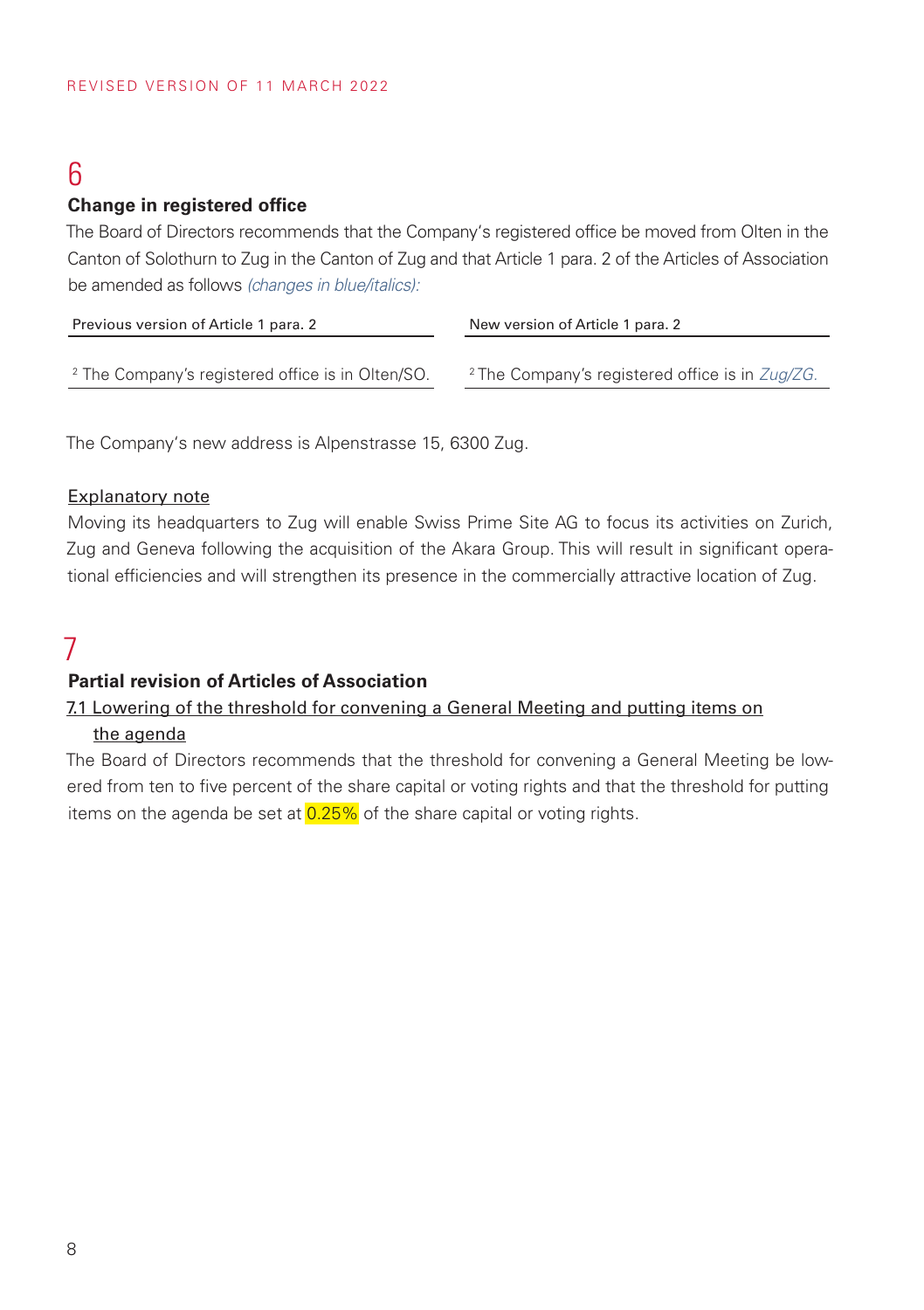Article 9 paras. 3 and 4 of the Articles of Association will be amended as follows *(changes in blue/ italics):*

#### Previous version of Article 9 paras. 3 and 4 New version of Article 9 paras. 3 and 4

<sup>3</sup> The Board of Directors shall issue an invitation to an Extraordinary General Meeting within six weeks if shareholders who represent at least ten percent of the share capital request in writing that a meeting be convened, stating the agenda items and the proposals. In particular, such shareholders are entitled to request that the Board of Directors calculates and presents the Company's or Group's net asset value (NAV) during the General Meeting.

4 Shareholders representing shares with a nominal value of half a million Swiss francs may demand that an item be put on the agenda. This demand must be made in writing, specifying the agenda item and the proposals, no later than forty days before the date of the shareholders' meeting.

<sup>3</sup> The Board of Directors shall issue an invitation to an Extraordinary General Meeting within six weeks if shareholders who represent at least *five* percent of the share capital *or voting rights* request in writing that a meeting be convened, stating the agenda items and the proposals. In particular, such shareholders are entitled to request that the Board of Directors calculates and presents the Company's or Group's net asset value (NAV) during the General Meeting. 4 Shareholders representing shares with a *minimal nominal value of 0.25% of the share capital or voting rights* may demand that an item be put on the agenda. This demand must be made in writing, specifying the agenda item and the proposals, no later than forty days before the date of the shareholders' meeting.

#### Explanatory note

The Board of Directors is of the opinion that the thresholds for convening a General Meeting and putting items on the agenda should be voluntarily amended now in line with the revised provisions of the Swiss Code of Obligations that will enter into force on 1 January 2023. Lowering the thresholds will strengthen shareholders' participation rights and reflect good corporate governance.

#### 7.2 Defining a basis for adopting resolutions about the report on non-financial matters

The Board of Directors recommends that a basis be defined for adopting resolutions for the General Meeting about the report on non-financial issues.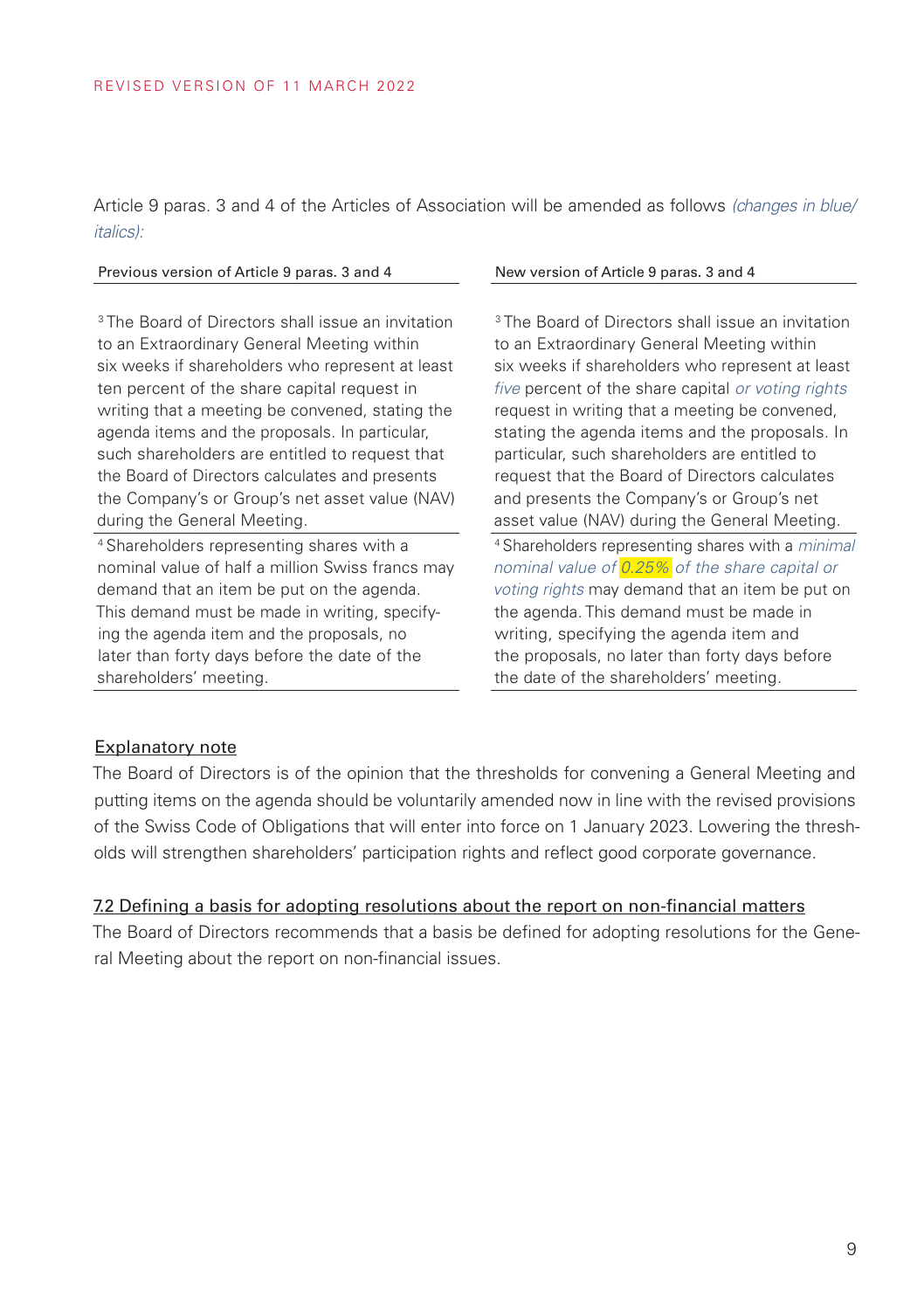The Board of Directors therefore recommends that Article 8 sec. 4, 10 para. 5 and 34 of the Articles of Association be amended as follows *(changes in blue/italics):*

| Previous version of Article 8 sec. 4                                                                                                                                                                                                                                                                       | New version of Article 8 sec. 4                                                                                                                                                                                                                                                                                    |  |
|------------------------------------------------------------------------------------------------------------------------------------------------------------------------------------------------------------------------------------------------------------------------------------------------------------|--------------------------------------------------------------------------------------------------------------------------------------------------------------------------------------------------------------------------------------------------------------------------------------------------------------------|--|
| 4) Approval of the annual management report<br>and consolidated financial statements;                                                                                                                                                                                                                      | 4) Approval of the annual management report<br>and consolidated financial statements, and<br>the Compensation Report and report on non-<br>financial issues;                                                                                                                                                       |  |
| Previous version of Article 10 para. 5                                                                                                                                                                                                                                                                     | New version of Article 10 para. 5                                                                                                                                                                                                                                                                                  |  |
| <sup>5</sup> The Annual Report, Compensation Report<br>and corresponding audit report, the auditor's<br>report and the group audit report must be made<br>available to the shareholders at the Company's<br>registered office no less than 20 days before<br>the Annual General Meeting. The invitation to | <sup>5</sup> The Annual Report, the Compensation Report<br>and the corresponding audit report, the report<br>on non-financial issues, the auditor's report and<br>the group audit report must be made available<br>to the shareholders at the Company's registere<br>office no less than 20 days before the Annual |  |

the Annual General Meeting must refer to this fact and to the right of every shareholder to request that copies of these documents be sent to them.

#### Previous version of Article 34 New version of Article 34

The Board of Directors produces a business report for each financial year that comprises the annual financial statements (consisting of the income statement, the balance sheet and notes), the annual/management report, the consolidated financial statements and the Compensation Report.

and the corresponding audit report, *the report*  eport and available tegistered Annual General Meeting. The invitation to the Annual General Meeting must refer to this fact and to the right of every shareholder to request that copies of these documents be sent to them.

The Board of Directors produces a business report for each financial year that comprises the annual financial statements (consisting of the income statement, the balance sheet and notes), the annual/management report, the consolidated financial statements, the Compensation Report *and the report on non-financial issues.*

#### Explanatory note

The provisions about reporting on non-financial issues came into force on 1 January 2022. Given the significance of ESG principles for the Company, the Board of Directors proposes to account for these in the Articles of Association now, thereby creating the basis for voting on the report about non-financial issues at the next Annual General Meeting.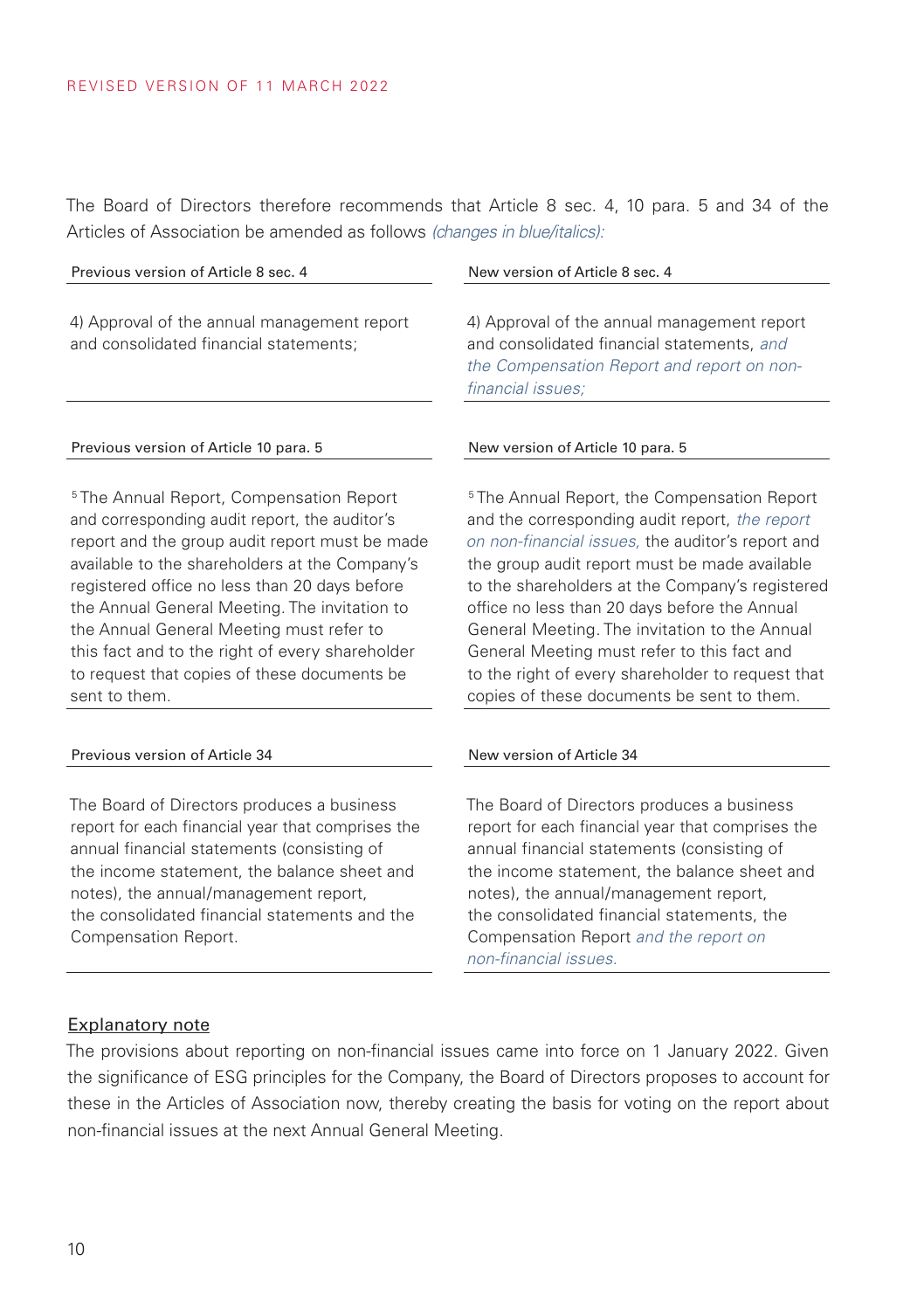#### 7.3 Removal of the provisions about contributions in kind and transfers of assets

The Board of Directors recommends that Article 3 paras. 3, 4 and 5 be removed, as the provisions have been in the Articles of Association for more than 10 years and no longer serve a purpose.

| Previous version of Article 3 paras. 3, 4 and 5                   | New version of Article 3 paras. 3, 4 and 5 |
|-------------------------------------------------------------------|--------------------------------------------|
|                                                                   |                                            |
| <sup>3</sup> As part of the planned capital increase of SPS       | Deleted                                    |
| Immobilien AG, the Company intends to issue                       |                                            |
| 855000 registered shares at the nominal value                     |                                            |
| of CHF 200. - each, for the issue amount of                       |                                            |
| CHF 222.22 (rounded to the nearest centime)                       |                                            |
| and as part of the planned capital increase of                    |                                            |
| SPS Immobilien Residenz AG, to issue 67500                        |                                            |
| registered shares at the nominal value of                         |                                            |
| CHF 200.- each, for the issue amount of                           |                                            |
| CHF 222.22 (rounded to the nearest centime).                      |                                            |
| The subscribed shares will be paid up in cash                     |                                            |
| for the total of CHF 205000000.                                   |                                            |
| <sup>4</sup> In accordance with the contribution in kind          |                                            |
| agreement dated 29 May 2009 between the                           |                                            |
| Company and Pelham Investments AG, Baar,                          |                                            |
| the Company receives from Pelham Invest-                          |                                            |
| ments AG 625 688 registered shares in Jelmoli                     |                                            |
| Holding AG with a nominal value of CHF 10.-                       |                                            |
| each at a value of CHF 424.24 each (rounded).                     |                                            |
| In turn, Pelham Investment AG receives                            |                                            |
| 4480000 fully paid-up registered shares in the                    |                                            |
| Company with a nominal value of CHF 18.80                         |                                            |
| each.<br><sup>5</sup> In accordance with the contribution in kind |                                            |
| agreement dated 23 October 2009 between                           |                                            |
| the Company and Credit Suisse, Zurich, acting                     |                                            |
| in its own name but on behalf of the tendering                    |                                            |
| shareholders of Jelmoli Holding AG, Zurich,                       |                                            |
| the Company receives from Credit Suisse - in                      |                                            |
| its own name but on behalf of the tendering                       |                                            |
| shareholders of Jelmoli Holding AG - 2955502                      |                                            |
| registered shares in Jelmoli Holding AG with                      |                                            |
| a nominal value of CHF 10.- each at a value of                    |                                            |
| CHF 444.03 each (rounded). In turn, Credit                        |                                            |
| Suisse receives for the benefit of the tendering                  |                                            |
| shareholders of Jelmoli Holding AG 24 235 116                     |                                            |
| fully paid-up registered shares in the Company                    |                                            |
| with a nominal value of CHF 18.80 each.                           |                                            |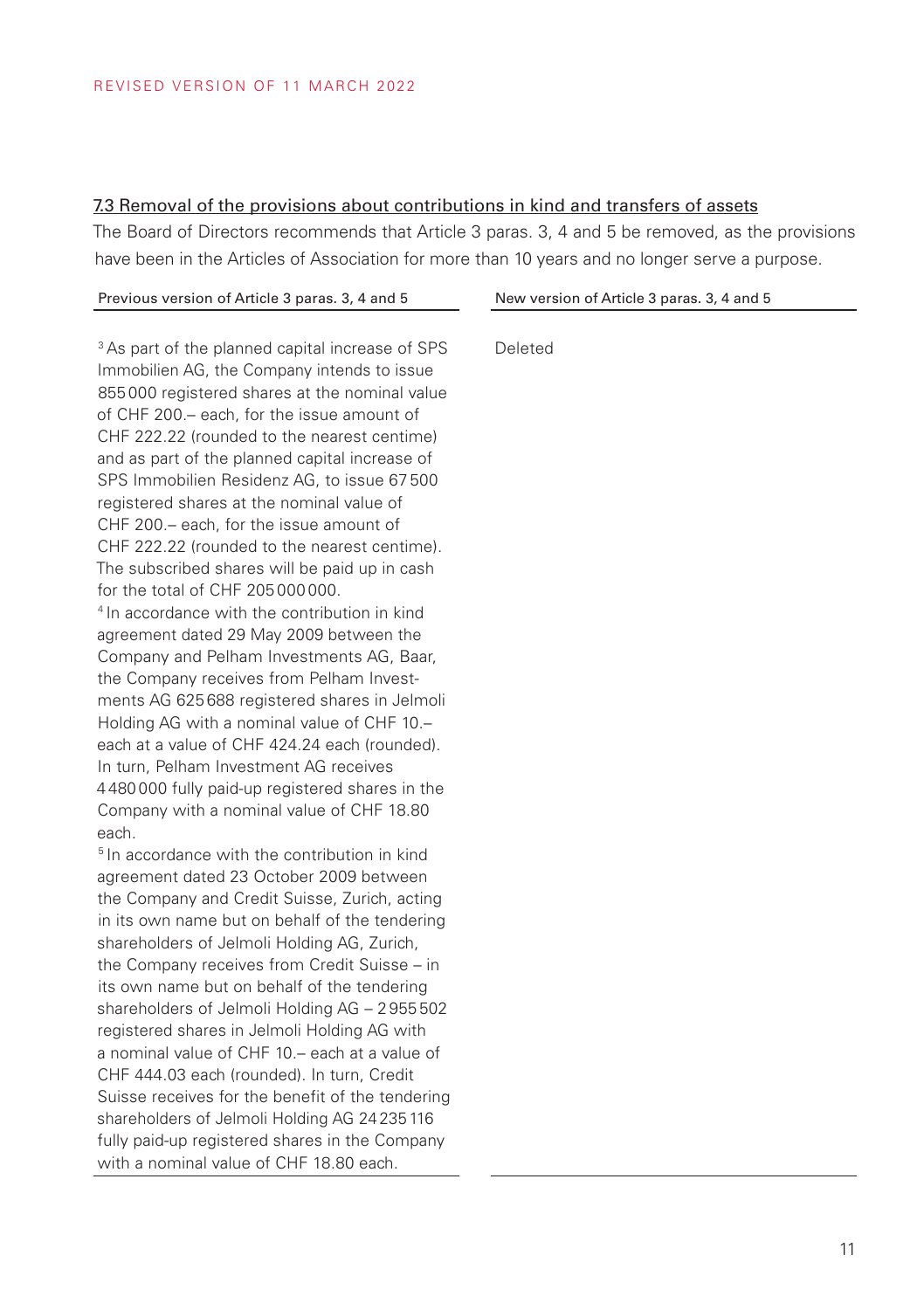#### 7.4 Removal of the provision about the conversion of registered shares

The Board of Directors recommends that Article 3 para. 2 of the Articles of Association be removed due to the amendment of 1 November 2019 to Article 622 para. 1 of the Swiss Code of Obligations, whereby bearer shares are only permitted if additional information and documentation are provided.

| Previous version of Article 3 para. 2                                                                                                                                      | New version of Article 3 para. 2 |
|----------------------------------------------------------------------------------------------------------------------------------------------------------------------------|----------------------------------|
| <sup>2</sup> If the Articles of Association are amended,<br>the Annual General Meeting can convert<br>registered shares into bearer shares, or vice<br>versa, at any time. | Deleted                          |
|                                                                                                                                                                            |                                  |

#### Explanatory note

There is considered to be little need for a listed company to convert registered shares into bearer shares; for this reason, deleting the right to convert the form of shares is in shareholders' interests.

### 8

#### **Approval of the remuneration for the Board of Directors and the Executive Board**

Under Articles 29 and 32 of the Articles of Association of Swiss Prime Site AG, each year the Annual General Meeting of shareholders has a binding vote on the maximum overall compensation paid to members of the Board of Directors and the Executive Board for the current financial year.

#### 8.1 Board of Directors' compensation

The Board of Directors recommends that compensation to its members up to a maximum of CHF 1800000.00 be approved for the 2022 financial year.

#### Explanatory note

The maximum amount recommended here comprises the basic director's fee paid to each Board member and the compensation payable to members of Board committees. Its projected composition is as follows: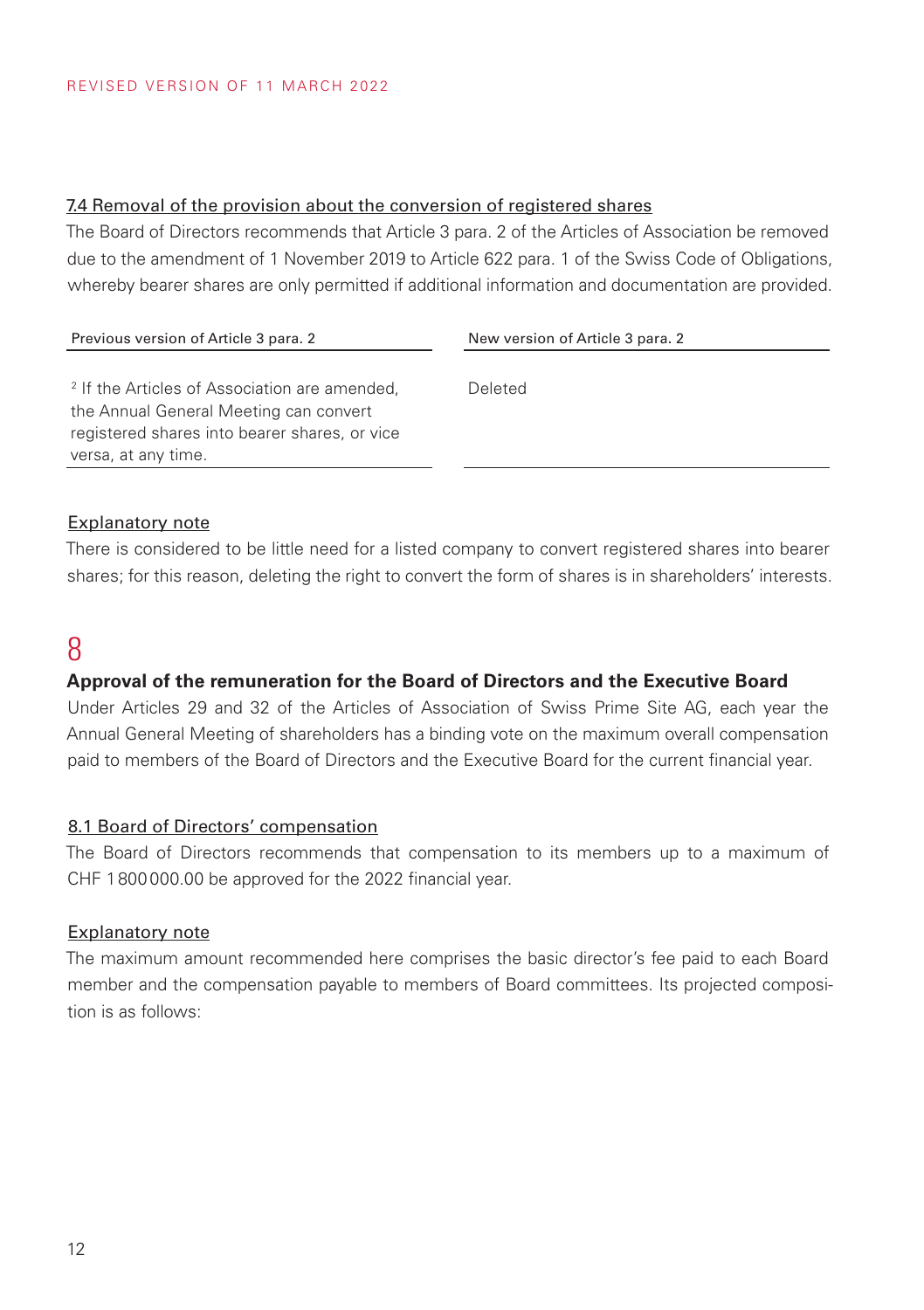| Total                                           | CHF 1800000.00 |
|-------------------------------------------------|----------------|
| Social security contribu-<br>tions <sup>2</sup> | CHF 100000.00  |
| Share-based compensation <sup>1</sup>           | CHF 850000.00  |
| Fixed compensation paid<br>in cash              | CHF 850000.00  |

<sup>1</sup> Fair value upon transfer of shares

<sup>2</sup> Comprises projected employer social security contributions payable on fixed compensation and share-based compensation (based on the taxable value of the shares at grant date) and other compensation components.

#### 8.2 Compensation of executive management (Executive Board)

The Board of Directors recommends that the fixed and variable compensation of the Executive Board for the 2022 financial year be approved up to a maximum amount of CHF 8300000.00, subject to such additional amounts as may result from the appointment of new Executive Board members as specified in Article 32 para. 3 of the Articles of Association.

#### Explanatory note

The maximum amount recommended here comprises fixed compensation, the maximum possible variable compensation valued at grant date and the resulting projected employer social security contributions and statutory occupational pension scheme contributions. Its projected composition is as follows:

| Total <sup>3</sup>                              | CHF 8300000.00 |
|-------------------------------------------------|----------------|
| Social security contribu-<br>tions <sup>2</sup> | CHE 1500000.00 |
| Variable compensation <sup>1</sup>              | CHF 3400000.00 |
| Fixed compensation                              | CHF 3400000.00 |

<sup>1</sup> Maximum variable compensation, including cash bonus, assuming the maximum payout on all performance objectives is achieved and that the maximum Performance Share Unit award is earned. The amount stated here takes no account of changes in the share price during the vesting period (the period between the grant date and the date the shares are definitively transferred to the plan participant).

- <sup>2</sup>This comprises projected employer social security contributions (based on the maximum amounts above and the value of the Performance Share Units at grant date), statutory employer contributions to the occupational pension scheme and other compensation components.
- ³ Includes a contingency reserve of approximately 3% for each compensation component to cover unforeseen eventualities. The compensation actually paid will be reported in the 2022 Compensation Report and submitted to a consultative vote by the shareholders at the next ordinary Annual General Meeting. More details on the principles behind the compensation of the Board of Directors and executive management (Executive Board) can be found in the Annual Report.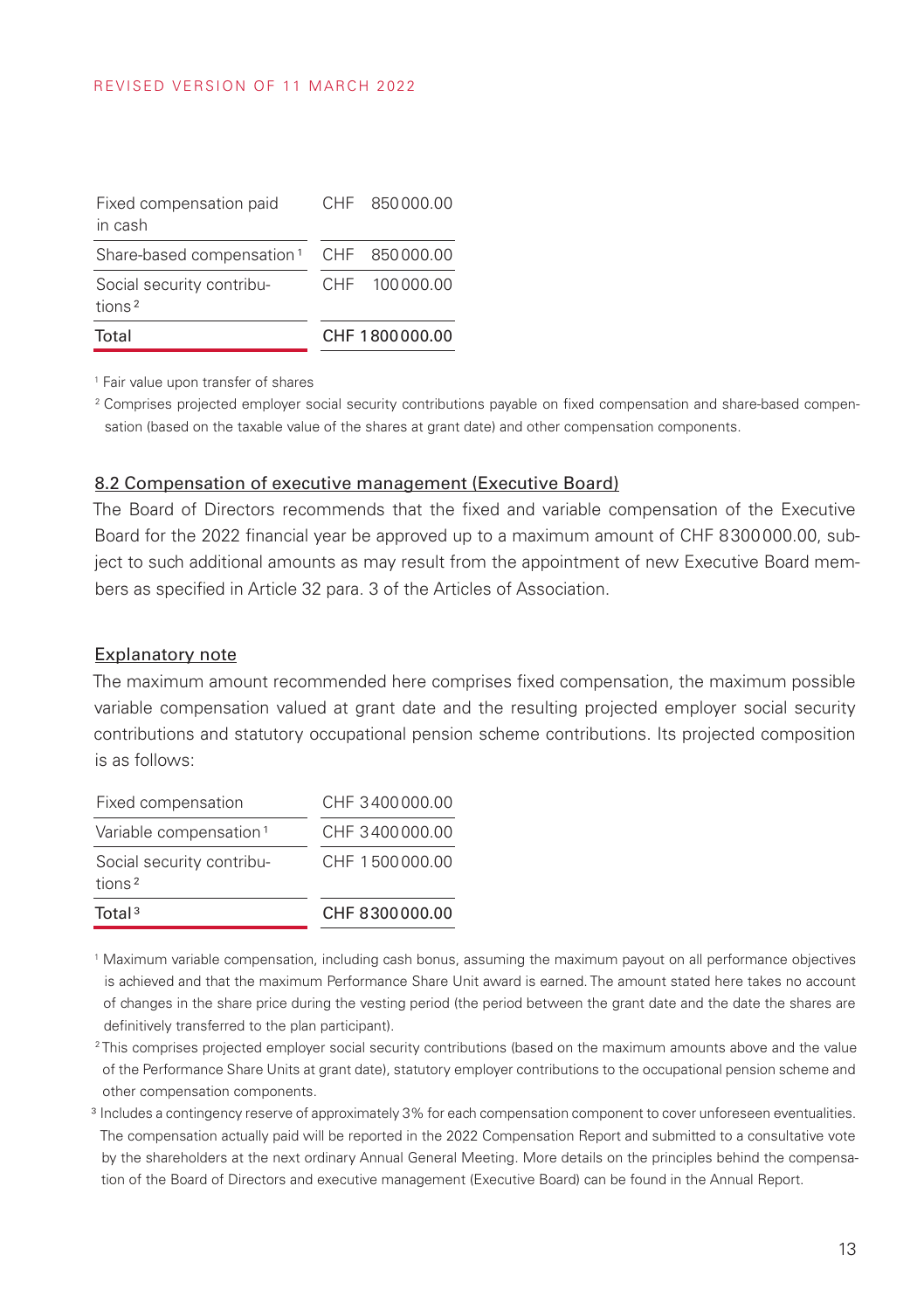## 9

### **Elections**

#### 9.1 Elections to the Board of Directors

The Board recommends that the following persons be newly elected or re-elected as independent members of the Board of Directors, each for a term of office of one year running until the end of the next Annual General Meeting. You can find more information on the members of the Board of Directors online at www.sps.swiss/board-of-directors.

The Board recommends:

9.1.1 The re-election of Ton Büchner to the Board of Directors

9.1.2 The re-election of Christopher M. Chambers to the Board of Directors

9.1.3 The re-election of Barbara A. Knoflach to the Board of Directors

9.1.4 The re-election of Gabrielle Nater-Bass to the Board of Directors

9.1.5 The re-election of Mario F. Seris to the Board of Directors

9.1.6 The re-election of Thomas Studhalter to the Board of Directors

9.1.7 The election of Brigitte Walter to the Board of Directors

#### Explanatory note

Dr. Barbara Frei-Spreiter is not putting themselves forward for re-election at the Annual General Meeting. For additional information, see pages 16 and 17.

#### 9.2 Election of the Board Chairman

The Board recommends the re-election of Ton Büchner as Chairman of the Board of Directors for a one-year term of office.

### 9.3 Election of the members of the Nomination and Compensation Committee

The Board recommends:

- 9.3.1 The re-election of Christopher M. Chambers as a member of the Nomination and Compensation Committee for a one-year term of office
- 9.3.2 The re-election of Gabrielle Nater-Bass as a member of the Nomination and Compensation Committee for a one-year term of office
- 9.3.3 The election of Barbara A. Knoflach as a member of the Nomination and Compensation Committee for a one-year term of office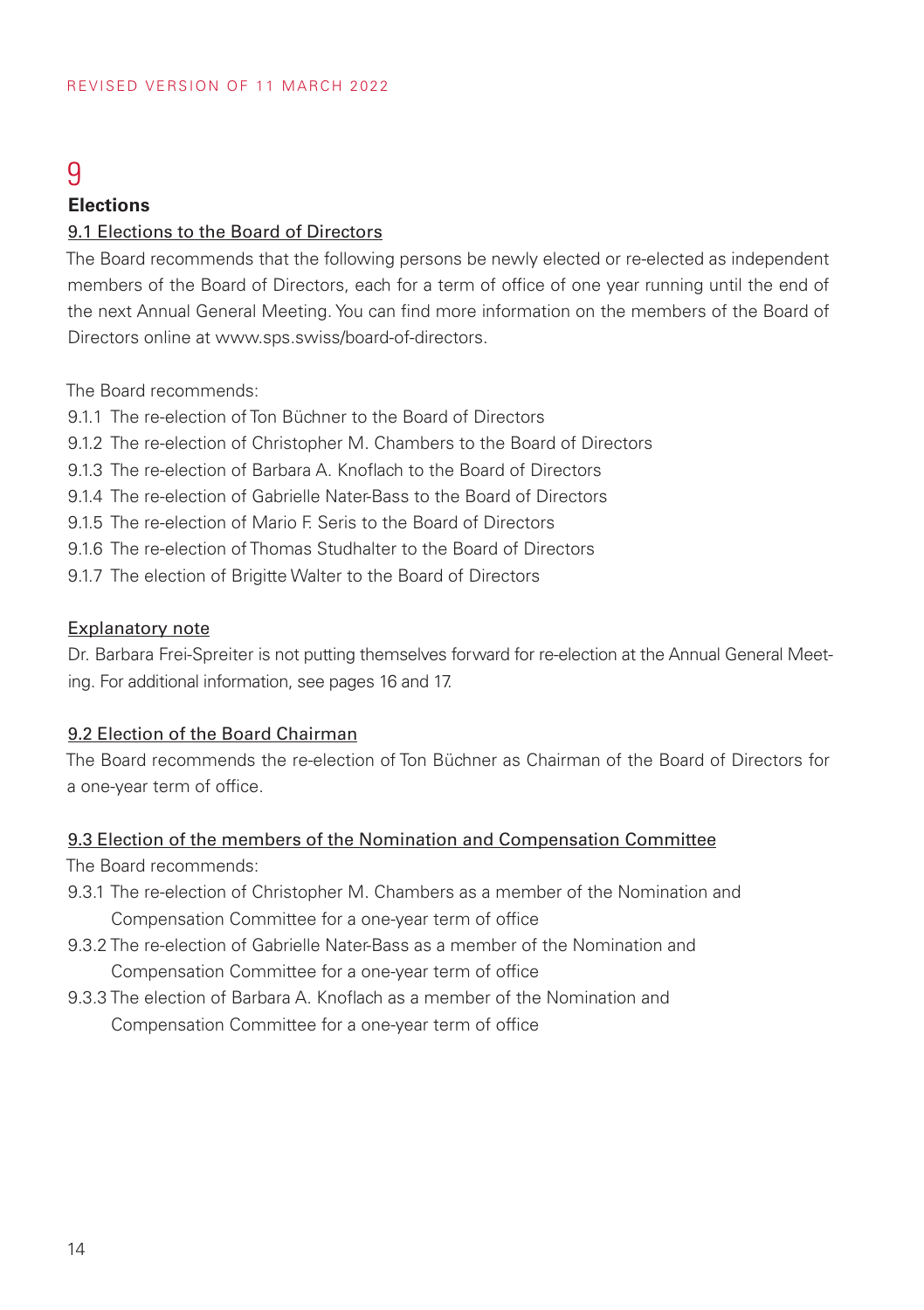#### 9.4 Election of the independent shareholder representative

The Board recommends that Paul Wiesli, barrister-at-law, Advokatur Paul Wiesli, Untere Brühlstrasse 21, P.O. Box, CH-4800 Zofingen, Switzerland, be elected as the independent shareholder representative for a further one-year term of office, running until the end of the 2023 Annual General Meeting.

#### Explanatory note

The proposed independent shareholder representative ensures the independence required by law. Most notably, he is independent of the Board of Directors of Swiss Prime Site AG, has no direct or significant indirect investments in the Company and holds no mandates from Swiss Prime Site AG.

#### 9.5 Election of the statutory auditors

The Board recommends that KPMG AG, Zurich, be elected as the Company's statutory auditors for a further one-year term of office.

#### Explanatory note

The proposed auditors have been the statutory auditors since Swiss Prime Site AG was founded. After a 22-year mandate, they will be proposed for the last time for re-election at the 2022 Annual General Meeting.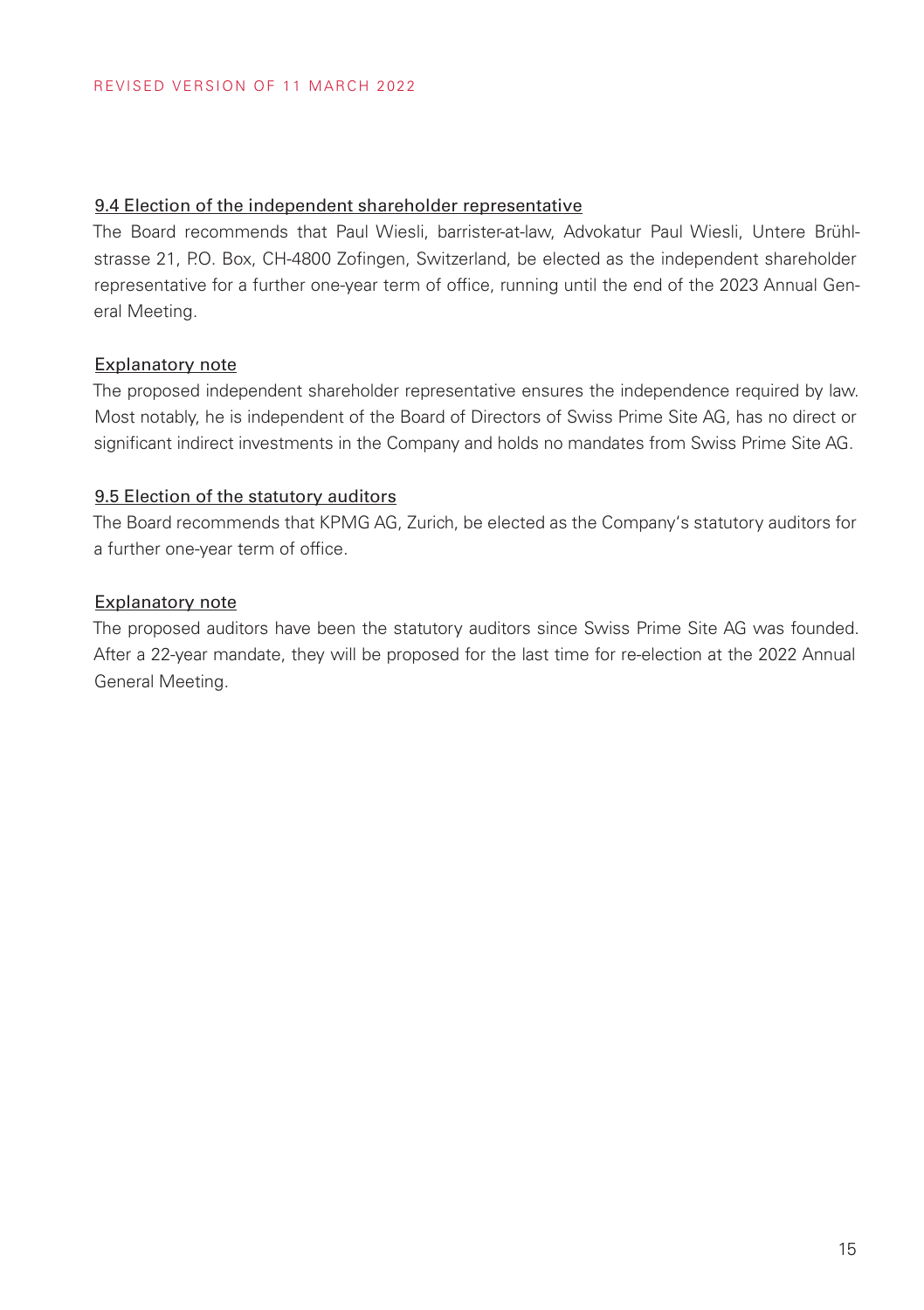### **Explanatory note to item 9.1 Election to the Board of Directors**

The Board of Directors of Swiss Prime Site is nominating proven expert Brigitte Walter to the Board. Her expertise in real estate and governance will strengthen the Board's skills in these areas.

Brigitte Walter (1959), German citizen, holds a degree in Banking Administration and has more than 40 years' expertise in all areas of banking and in real estate. She was on the Board of REAL I.S. AG Gesellschaft für Immobilien Assetmanagement until mid-2019. Most recently, she was responsible for asset and fund management following a number of years working in the areas of finance and risk (including research, compliance and auditing).

Brigitte Walter is the Vice-Chair of the Supervisory Board at Assiduus Vermögensverwaltung GmbH, sits on the Advisory Board of TME Consulting GmbH and is the representative for the southern region (Bavaria) for the German Property Federation (ZIA).

Her broad corporate experience in the banking and real estate industry make her an ideal fit as an independent member of the Board of Directors of Swiss Prime Site.

Brigitte Walter will be a member of the Audit and Investment Committee.



**Brigitte Walter** 1959, Schenklengsfeld (DE)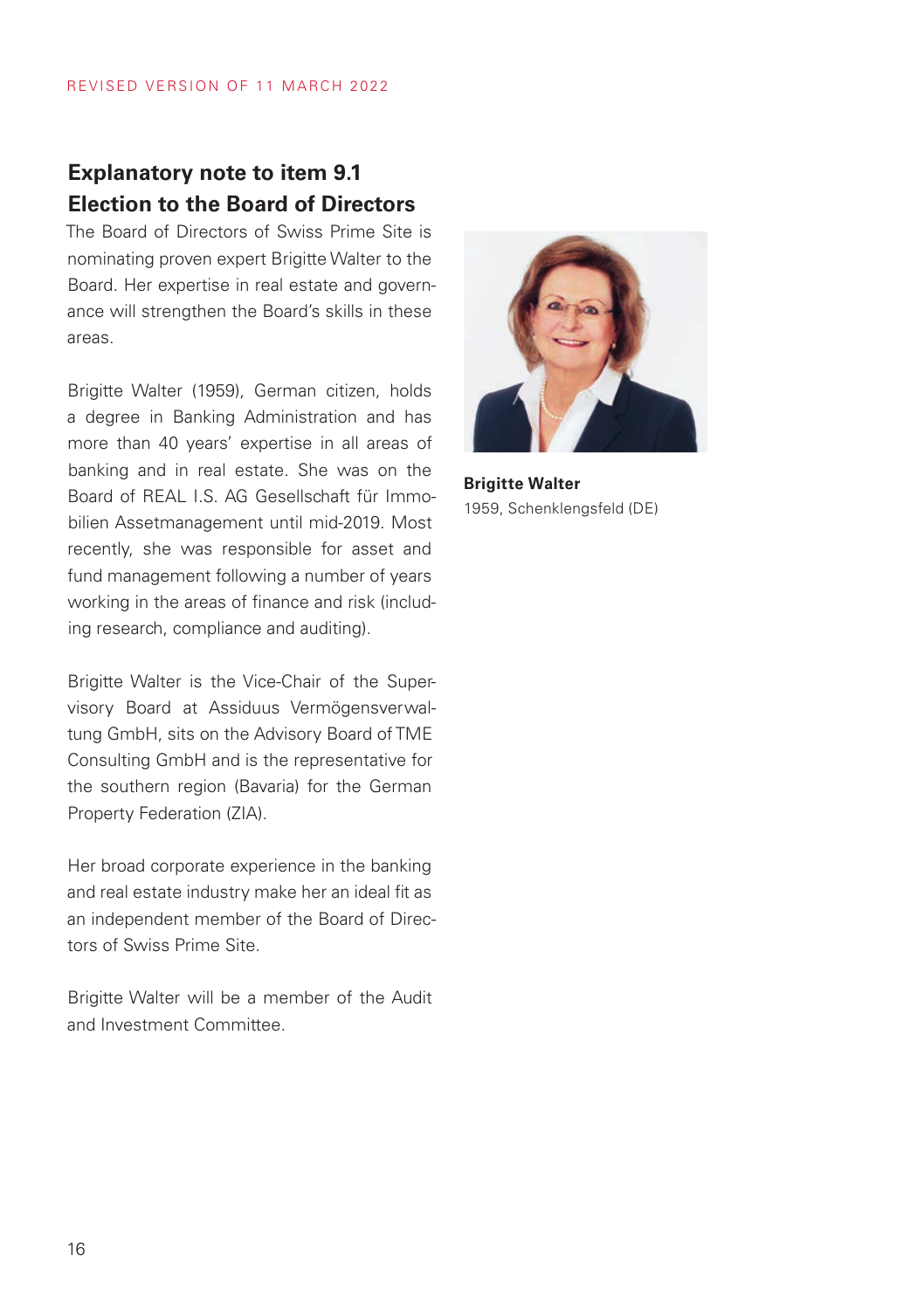### **Re-election to the Board of Directors**



**Ton Büchner** Chairman Independent board member since 24 March 2020



**Mario F. Seris** Vice-Chairman Independent board member since 27 April 2005



**Thomas Studhalter** Independent board member since 27 March 2018



**Christopher M.Chambers** Independent board member since 22 October 2009



**Barbara A. Knoflach** Independent board member since 23 March 2021



**Gabrielle Nater-Bass** Independent board member since 26 March 2019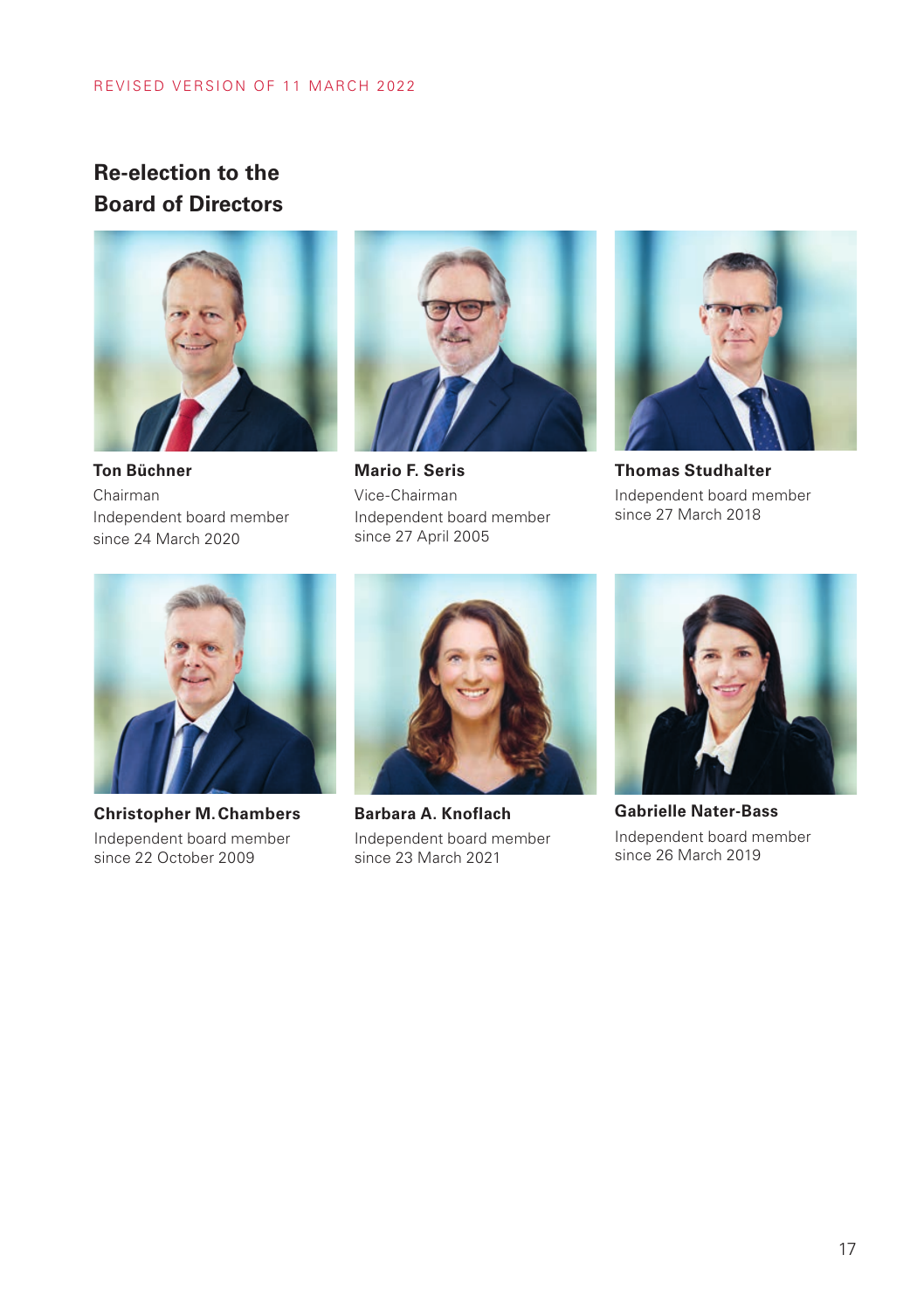# **Information about the Annual General Meeting**

Due to the current situation caused by the COVID-19 pandemic, the Annual General Meeting cannot take place in the usual format. In accordance with the Swiss Federal Council's COVID-19 Ordinance 3, the Annual General Meeting will be held without the physical presence of shareholders on site. Accordingly, shareholders may only be represented by the independent proxy.

#### **Documentation**

Swiss Prime Site AG's Annual Report 2021, which also includes the Financial Report, the Compensation Report and statutory auditor reports, will be available for inspection by shareholders at the company's headquarters from 17 February 2022. The online Annual Report 2021 is also available at www.sps.swiss/reporting. The webpage also offers PDFs for download. In keeping with our commitment to sustainability, we are not printing the Annual Report.

An abbreviated summary of the Annual Report «Review 2021» is enclosed with this invitation to the Annual General Meeting.

#### Delivery of documents

All shareholders entered in the share register on or before 16 February 2022 will receive the following at their latest reported address:

- 1. Invitation to the ordinary Annual General Meeting
- 2. Proxy authorisation and reply envelope
- 3. Brief instructions on using the gvote
- 4. Review 2021 of Swiss Prime Site AG

These same documents will also be sent to shareholders entered into the share register between 17 February 2022 and 9 March 2022 (the cut-off date, see «Voting rights and closure of the share register» below).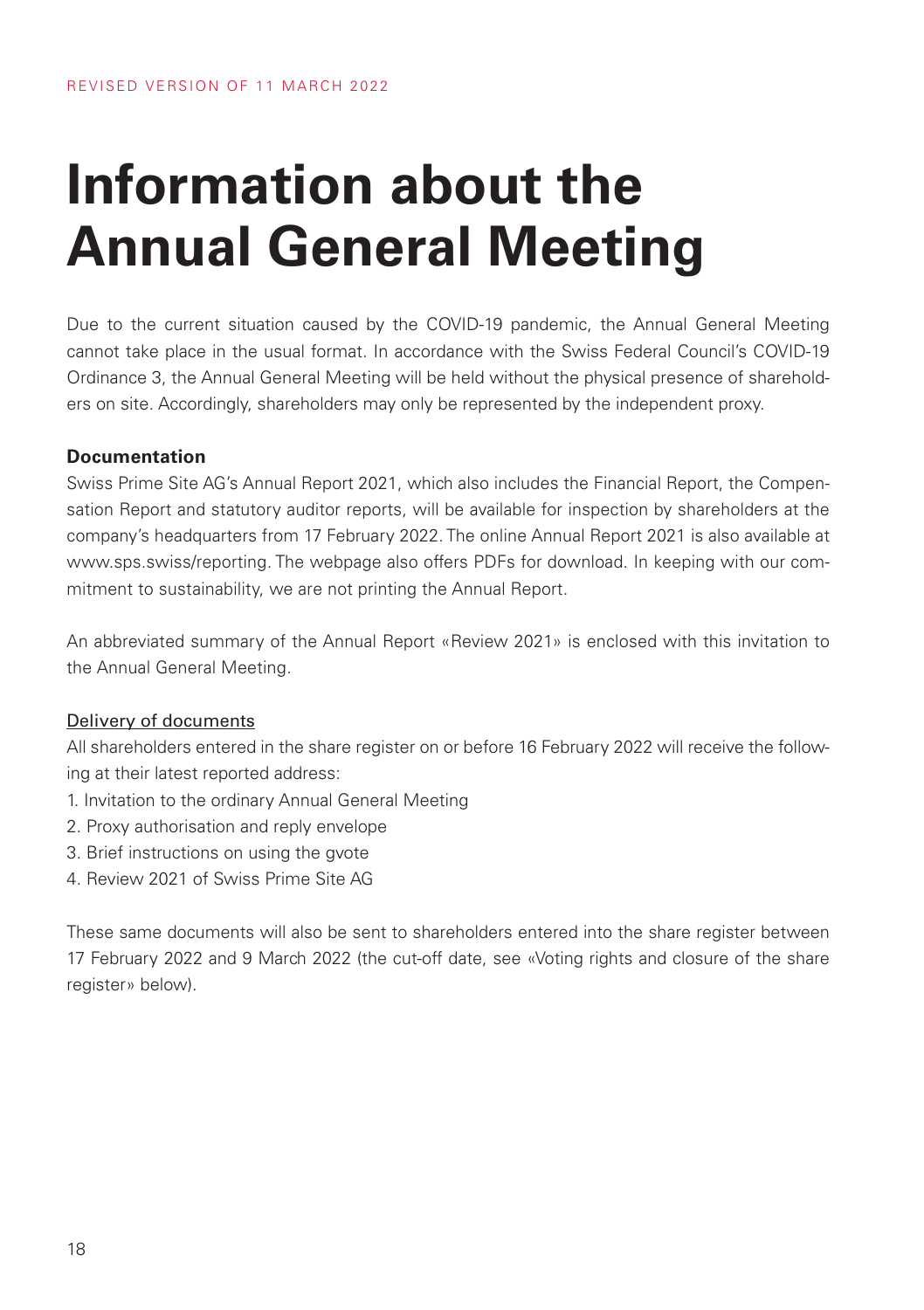### **Proxy representation at the Annual General Meeting by the independent shareholder representative**

The independent shareholder representative is Paul Wiesli, barrister-at-law, Advokatur Paul Wiesli, Untere Brühlstrasse 21, P.O. Box, CH-4800 Zofingen, Switzerland. Should you wish your shareholder votes to be represented by the independent shareholder representative, please complete and sign the instructions in the proxy section of the proxy authorisation and send it to the company share register in the reply envelope, to arrive no later than 17 March 2022. The independent shareholder representative can only be instructed to carry out proxy voting instructions. He cannot represent shareholders in the exercise of any other shareholder rights.

### **Remote electronic voting via proxy instructions to the independent shareholder representative**

Shareholders can give proxy authorisations and send electronic instructions to the independent shareholder representative. Brief instructions for the Computershare gvote shareholder platform are attached. Your login ID and password are printed on the proxy authorisation form.

Any changes to electronic instructions already issued must be made no later than 21 March 2022, 23.59 CET.

#### **Voting rights and closure of the share register**

Shareholders entered in the share register on 9 March 2022 at 13.00 CET (the cut-off date) are entitled to vote at the Annual General Meeting. Shareholders who sell their shares after this date are not eligible to participate in the ordinary Annual General Meeting. No entries are recorded in the share register from 10 March up to and including 23 March 2022.

Olten, 17 February 2022 Swiss Prime Site AG Board of Directors